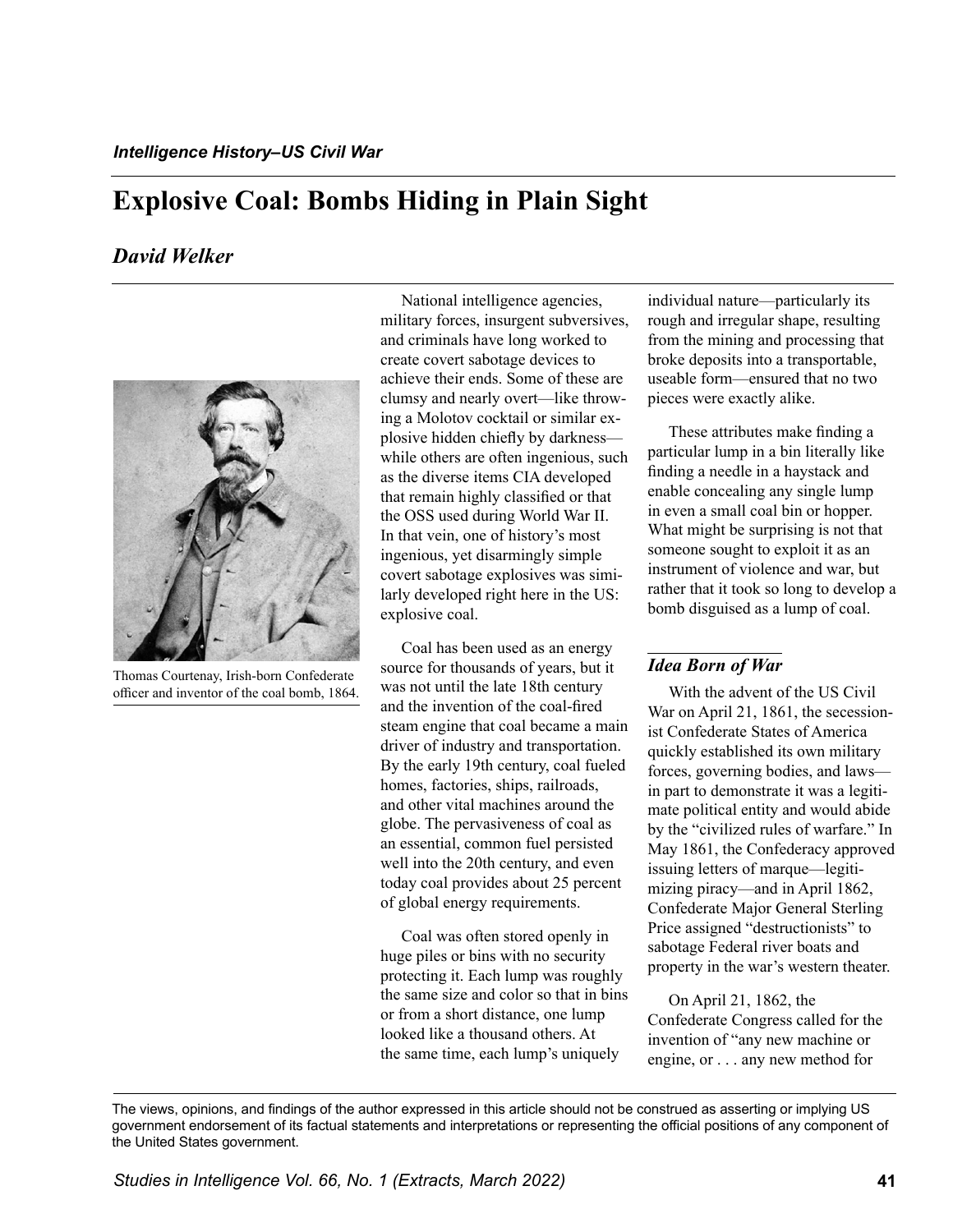<span id="page-1-0"></span>*Thomas Edgeworth Courtenay—who emigrated from Belfast, Ireland, to Baltimore, Maryland, in 1842—first conceived an explosive disguised as coal.* 

destroying the armed vessels of the enemy," promising that the inventor would receive half the value of any vessel destroyed. With the Union ironclad USS *Monitor* valued at \$250,000, it was clear that anyone able to do so stood to become very wealthy.<sup>1</sup>

Spurred by this incentive, Thomas Edgeworth Courtenay—who emigrated from Belfast, Ireland, to Baltimore, Maryland, in 1842—first conceived an explosive disguised as coal. Serving on General Price's staff in 1863, Courtenay might have been inspired by accounts of Union steamboats destroyed by explosives hidden in firewood. In early November 1863, Courtenay arrived in Richmond, Virginia, to pitch his "coal torpedo''—a variety of explosive devices were then termed "torpedoes"—to Confederate officials.[2](#page-6-0)

Confederate President Jefferson Davis was favorably impressed, and his Secretary of War, James A. Seddon, though skeptical, approved constructing and testing Courtenay's explosive on December 4, 1863. One month later Courtenay wrote a friend: "The castings have all been completed…and the coal is so perfect that the most critical eye could not detect it. The President thinks them perfect, but Mr. Seddon will do nothing without Congressional action." As a subsequent account in the *Times* (London) detailed, the device was produced by the Tredegar Foundry in Richmond:

*The castings were three-eighthsinch thick with a reinforced threaded hole to accommodate* 

*a fuse or plug. Patterns were fashioned from random pieces of coal and sized so that they would not require trimming by a fireman before shoveling into the furnace. After the shell body was filled with powder and plugged, it was dipped into a boiling mixture of coal tar, resin or beeswax, leaving a final product resembling a lump of coal in weight, smell, and general appearance[.3](#page-6-0)*

Final hurdles to the device's field use were crossed when testing was completed by January 20, 1864, at City Point, east of Richmond, and formal legal approval came soon after on 17 February. Final operational questions were resolved in late February when Davis appropriated \$5 million for secret service activities, similarly authorizing Courtenay to construct several coal torpedoes and recruit 25 men to deploy them against Union military targets.[4](#page-6-0)

### *First Field Use*

Although Courtenay quickly recruited a team familiar with ships and ports to deploy his coal bombs, by February 9, 1864, the Union acquired intelligence of the devices' existence. When a refugee who had worked on Courtenay's devices, Joseph Leuty, was picked up by the crew of the USS *Jacob Bell,* he readily declared:

*I am an Englishman by birth, a molder by trade; have lived in the South for the last four years; for the last eight months I have been working in the artillery shop of Seventh Street,* 

*Richmond, where they are now making a shell which looks exactly like a piece of coal, pieces of which were taken from a coal pile as patterns to imitate. I have made these shells myself. I believe they have power enough to burst any boiler. After they were thrown in a coal pile, I could not tell the difference between them and coal myself[.5](#page-6-0)*

Corroboration came in mid-March 1864 when the gunboat USS *Signal* captured mail bearing Courtenay's letter describing the coal bombs in detail. These twin intelligence finds prompted Rear Admiral David Porter to advise Washington on 20 March of the explosive coal and other "devilish devices."

The coal bomb's first impact was in tying up Union manpower to guard previously ignored coal stocks when Porter issued General Order No. 184 to his Mississippi Squadron, which also threatened with death anyone caught placing a coal bomb. Further complicating Courtenay's sabotage efforts were newspaper accounts first carried in the *Chicago Tribune*, on April 12, 1864, that described the coal bomb, intended targets, and named him as the inventor  $6$ 

Explosive coal's first operational use might have occurred on April 15, 1864, when the gunboat USS *Chenango's* boiler burst during her maiden voyage in New York City, killing 33 sailors, scalding several more, and forcing the vessel out of action. Although the incident was officially blamed on a faulty boiler, Thomas Courtenay nonetheless wrote on May 21, 1864, that "My work is beginning to tell on the Yankees—a short time since the *Chenango* U.S.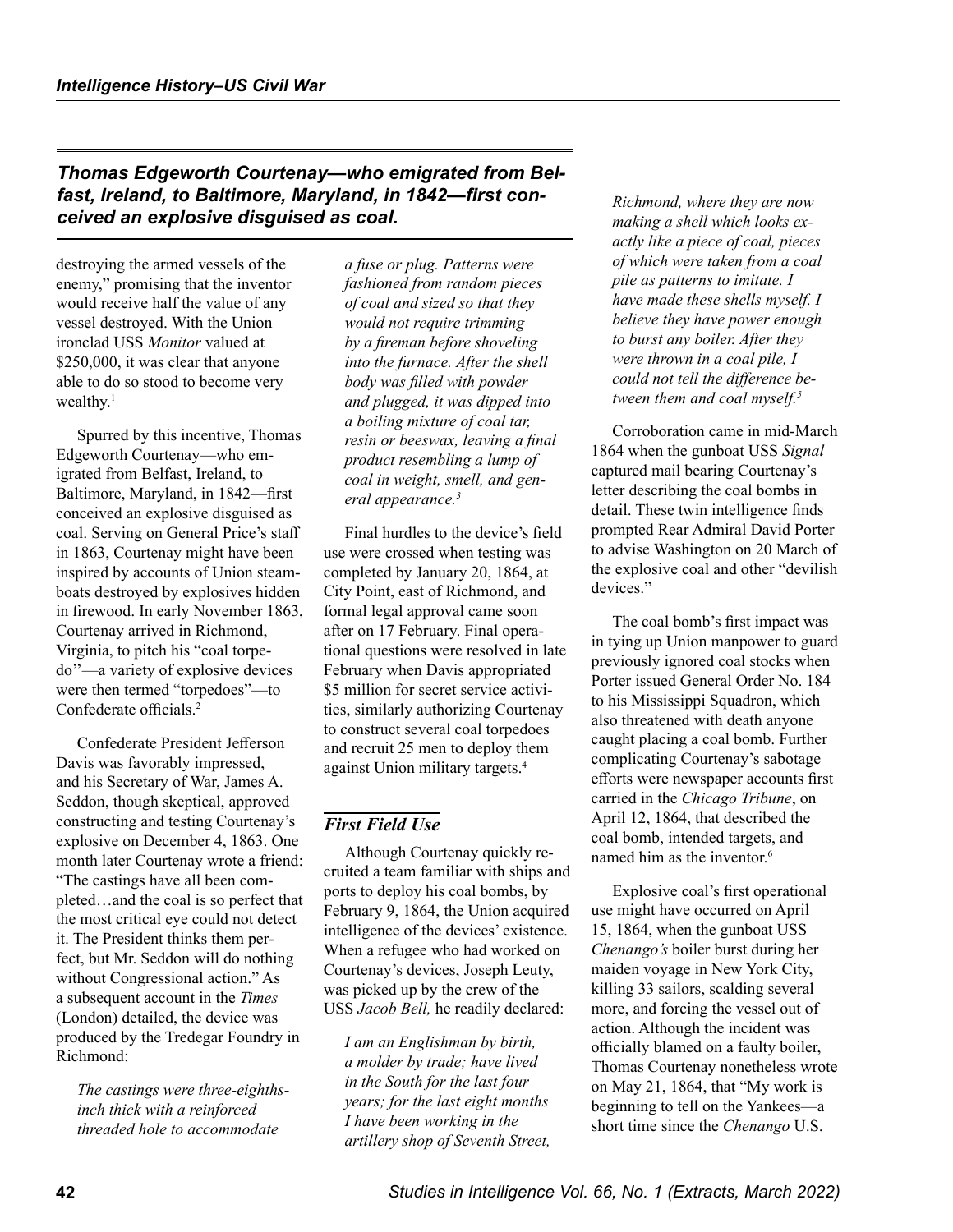<span id="page-2-0"></span>gunboat was blown up at Brooklyn by one of my coal torpedoes…["7](#page-6-0)

## *Sinking the* **Greyhound**

The first definite explosive coal attack occurred on November 27, 1864, after a meeting of top Union leaders near Richmond, Virginia, when an explosion shattered Major General Benjamin Butler's personal steamer *Greyhound*. On board with Butler was Admiral Porter, commander of the North Atlantic Blockading Squadron; Brigadier General Robert Schenck; and several staff officers. They quickly boarded a lifeboat while the crew and others jumped into the chilly James River.

Within minutes, burning coal scattered by the explosion set *Greyhound* afire, and it quickly burned to the waterline. Eyewitness accounts of the unexpected explosion and *Greyhound's* recent coaling while docked near Richmond pointed to a coal bomb having unknowingly been put into the furnace. Although only the ship and several horses were lost, the death or serious injury of these three senior leaders by the coal bomb certainly could have altered the Civil War's closing months.<sup>[8](#page-6-0)</sup>

While Courtenay stepped up operations in Virginia, several devices were shipped to Toronto, Canada, where Confederate Commissioner Jacob Thompson was running sabotage and other operations harassing the Union war effort in mid-1864. Along with hatching plots to burn New York City, raid into Vermont, and free Confederate prisoners on Ohio's Johnson Island, Thompson directed the sabotage of Massachusetts' Springfield Arsenal, the North's main small arms manufacturer.

*(U) Seeking a fresh start, Thomas Courtenay returned to England and marketed his coal bomb to various nations potentially interested in the novel weapon.*

On December 1, 1864, a watchman discovered a piece of coal on a stairway landing between floors. It proved to be a bomb, and a sheet of paper was found connecting it to Canada. Other such attacks were probably planned because on April 7, 1865, Canadian police searching the Montreal home of suspected Confederate agents found several boxes containing explosive coal and other sabotage devices.<sup>[9](#page-6-0)</sup>

Another attack might have occurred on December 11, 1864, when the steamboat *Maria* suddenly exploded while docked on the Mississippi River at Carondelet, Missouri, near a Union ironclad shipyard. Like Butler's ship, *Maria's* furnace suddenly exploded after coaling, and burning lumps spread across the deck.

Explosive coal also was suspected in the explosion and fire aboard the steamboat *Sultana* on the April 27, 1865*,* which claimed some 1,700 lives, including many men just released from Confederate prisoner-of-war camps. Although poor steam-plant maintenance was officially blamed for the disaster, several newspapers of the day claimed a coal bomb was responsible, fueling suspicions that persist today[.10](#page-6-0)

Perhaps reflecting the significance of Courtenay's "coal torpedo," when Union troops entered Confederate President Jefferson Davis' office after Richmond's fall in April 1865, they found an inert coal bomb on his writing desk. Although with the war over explosive coal's role might have seemed to close, it was in fact taking on a new form.<sup>[11](#page-6-0)</sup>

## *Courtenay's Device Lives On*

Seeking a fresh start by the war's close, Thomas Courtenay returned to England and marketed his coal bomb to various nations potentially interested in the novel weapon. In spring 1866, he pitched his weapon to British Royal Navy officials, who reportedly called it "the greatest invention of the age." Courtenay apparently had several inert samples made in England about that time. The move soon backfired when in early 1866, metalworker George Sanders, who had worked on Courtenay's new models, built and sold his own coal bombs despite pleas to keep the process secret.<sup>12</sup>

In the meantime, Courtenay cast his commercial net increasingly widely. When British interest waned, he reached out to Chile, Austria, Prussia, Italy, and Turkey, the latter interested because Greece already reportedly possessed explosive coal of its own. By 1870, Courtenay was back in England marketing his coal bomb to a new round of British officials, this time possibly including an improved version that employed flammable liquids or other more powerful explosives. Regardless, no nation offered Courtenay a contract.<sup>[13](#page-6-0)</sup>

In July 1868, Courtney offered 10 kegs of coal bombs to the Fenian Brotherhood, the US-based Irish Republican group that in 1866–71 staged a series of ineffectual raids on Canada. This, too, failed to generate a sale. Thomas Courtenay died on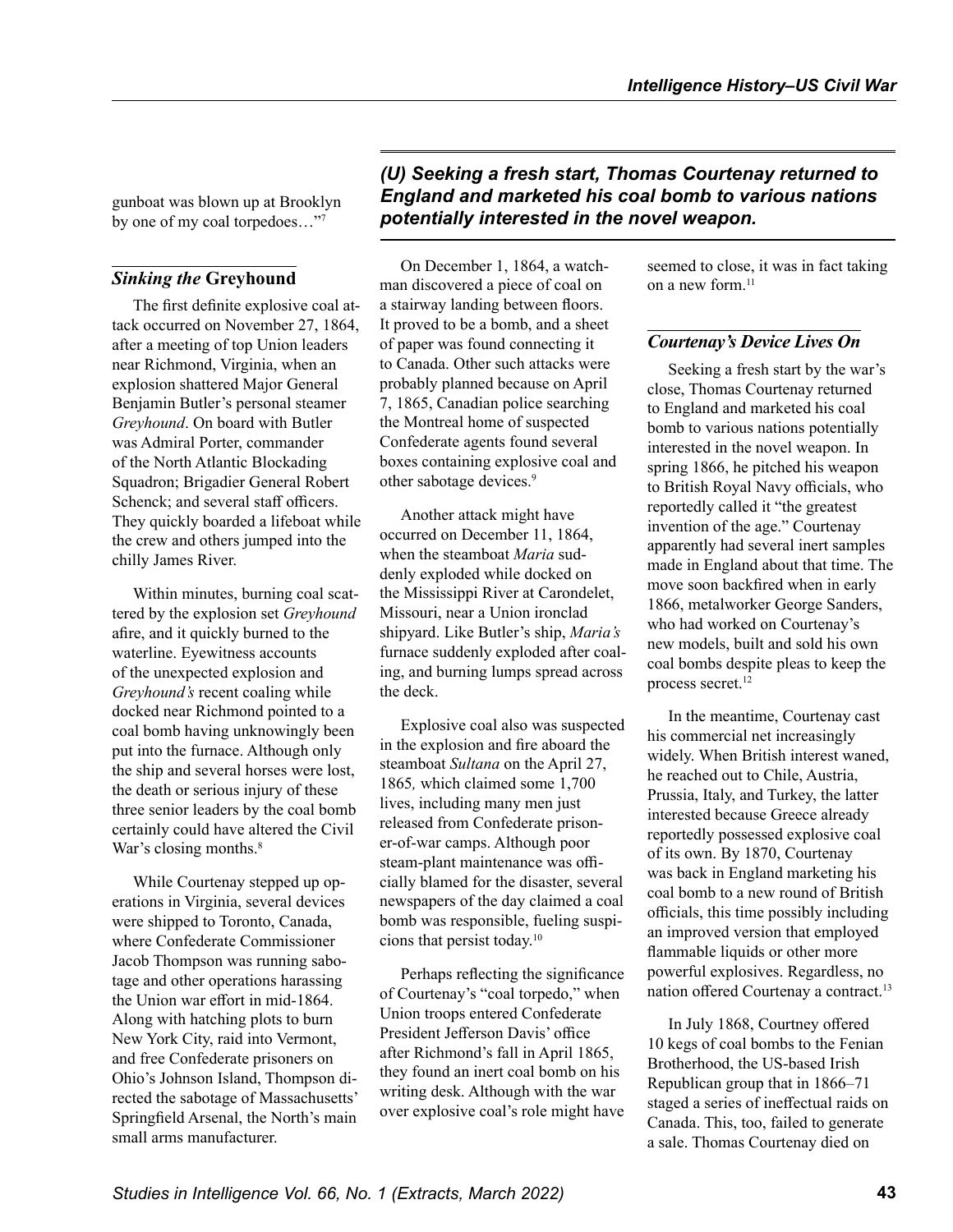<span id="page-3-0"></span>September 1, 1875, after returning to the United States, never having sold his invention to any potential clients. Courtenay's idea, however, lived on.[14](#page-6-0)

Coal bombs soon reappeared in the schemes of insurance fraudsters, where they could be used to sink over-insured ships at sea. France's former Marine Minister Admiral Pothman warned insurance agents of the coal bomb's potential use in a June 9, 1873 newspaper article, and the following month a New York journal warned of an American offering coal bombs to "destroy over-in-sured steamers with impunity."<sup>[15](#page-6-0)</sup>

Coal bombs featured in the 1873–76 conflict between British ship owners and Parliament when Samuel Plimsoll advanced legislation to monitor and prevent dangerously overloading vessels. Standing to lose considerable sums, ship owners and merchants turned to violence, and in 1875 an unnamed person—perhaps George Sanders, who had built several coal bombs for Courtenay in 1866—offered to sell several such devices to a coal suppler caught up in the fight.[16](#page-6-0)

### *That Little Square Box*

Details of explosive coal's design and manufacture spread widely as the century drew to a close. Retired Admiral Porter wrote an extensive account of the *Greyhound* explosion and Courtenay's device, while newspapers periodically featured explosive coal's past uses and detailed descriptions of its design and presumed methods of manufacture.

Publications also became interested in coal bombs; an 1869 journal included the first accurate technical cutaway drawings of Courtenay's bomb, while an 1877 publication added updated details of the weapons's design, construc-tion, and prospective applications.<sup>[17](#page-6-0)</sup> Explosive coal became a plot twist in Arthur Conan Doyle's short story "That Little Square Box." Published in December 1881, the characters discuss the real-life sinking of the HMS *Dotterel* on April 26, 1881:

*"Excuse me," returned Flannigan, "but is there not some room for doubt yet as to the fate of the* Dotterel*? I have met men in America who asserted from their own personal knowledge that there was a coal torpedo aboard that vessel."*

*"Then they lied," said the Captain. "It was proved conclusively at the court-martial to have arisen from an explosion of coal-gas.["18](#page-6-0)*

#### *World War I Sabotage*

The Civil War-era coal bomb seems quaint in comparison to many of the battlefield weapons used in the "war to end all wars," but its covert nature and utility still made it attractive for sabotage. Every nation involved in World War I was highly dependent on coal for energy, transportation, and manufacturing, including armaments. Germany, in particular, employed a wide range of covert explosive devices throughout the war, such as booby traps left in abandoned trenches, as depicted in the recent film *1917*. [20](#page-6-0)

Weak federal law enforcement and intelligence capabilities had left the US vulnerable to sabotage even before President Wilson finally declared war on Germany on April 6, 1917. German saboteurs caused a massive explosion at the Black Tom Island munitions depot in New York Harbor on July 30, 1916, killing four and causing \$480 million in damages



File card showing damage to the Black Tom Island munitions depot, New York Harbor. (Source: National Archives and Records Administration.)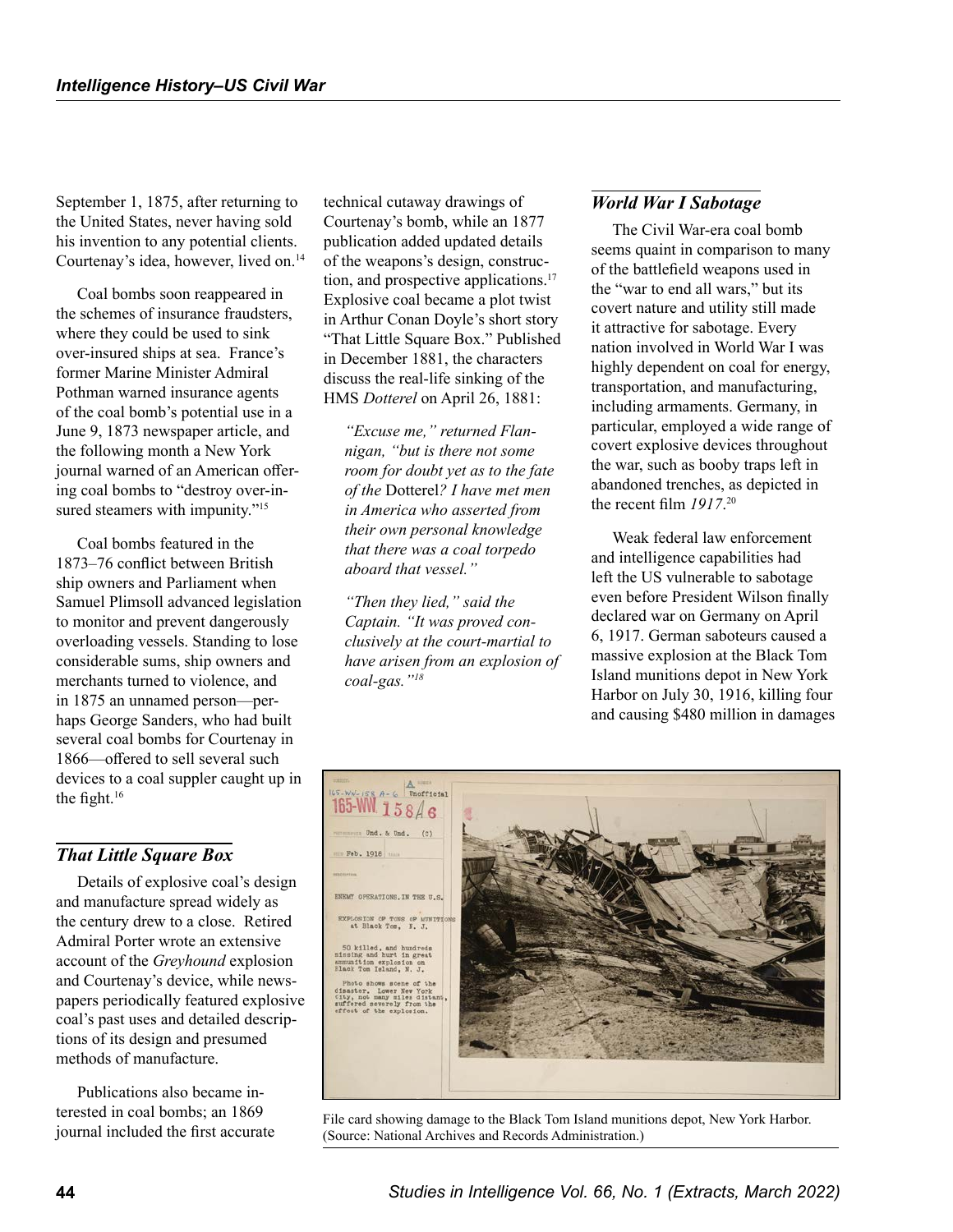<span id="page-4-0"></span>in today's dollars.<sup>a</sup> (The perpetrators were not caught until after the war.) In March 1917, explosive coal was discovered aboard a steamer leaving New York for Buenos Aires. In June 1917, eight more were found aboard the Norwegian freighter *Olderney,* bound for New York.

The following year, in March 1918, a coal bomb was discovered in a load of coal being delivered to Michigan's Con Edison Del Ray coal-fired power plant. News reports at the time speculated that an explosion could have severely damaged the plant and affected war materials production in most plants west of Detroit.<sup>21</sup> German agents were suspected in each of these operations, although no one was implicated by subsequent investigations.

### *World War II Innovations*

Most major combatants in World War II developed bombs disguised as coal for use in covert sabotage operations. Perhaps the most significant change in the coal bombs was the use of newly improved moldable ("plastic") explosives in place of black powder, which increased each device's explosive power while eliminating the need for an iron casing. This single change also simplified production and decreased the weight of each device, making it more useful for sabotage operations.

Similarly, new types of fuses such as timed and remotely detonated—made the coal bomb potentially more useful, enabling for the first time its use in specifically

## *Most major combatants in World War II developed bombs disguised as coal for use in covert sabotage operations.*

targeted and timed attacks. No longer was the coal bomb solely a random weapon, dependent on the unwitting assistance of someone shoveling it into a boiler.

Perhaps the most famous appearance of coal bombs during this period was in Nazi Germany's Operation *Pastorius*, under which the Abwehr II (German military intelligence's sabotage organization) landed eight saboteurs from U-boats on beaches in New York and Florida on June 12–17, 1942. Once ashore, the two teams buried boxes of explosives, weapons, money, and other equipment. Compromised shortly after landing when the New York team's leader revealed their plans to the FBI and police, all eight men were arrested before any sabotage occurred.

Upon uncovering their caches, the FBI and police found several coal bombs and related fuses. George Dasch, the New York team leader, later told the FBI that the coal bombs were to be thrown into US railroad coal cars as part of Abwehr plans to damage US transportation networks and other industrial targets assigned the group. $22$ 

# *Agent Zigzag*

The Abwehr also provided Eddie Chapman—a criminal and volunteer spy, doubled by Britain and named "Agent Zigzag"—with coal bombs to sabotage the British merchant ship *City of Lancaster* in March 1943. Although the Abwehr had instructed Chapman during his initial training in France to construct coal bombs by drilling holes in real lumps of coal

and then filling them with explosives and a detonator, for this plot Chapman was provided with two German-manufactured coal bombs.

Chapman, now a *Lancaster* crewman to enable him to travel to and from neutral Portugal, had proposed to his German handlers using coal bombs to destroy the ship, but he compromised the plan shortly after leaving Lisbon. With the coal bombs safely locked in the captain's safe, the *Lancaster* arrived in Glasgow where alerted British officials staged a furious search of the ship's coal bunkers before emerging with two purported coal bombs, part of efforts to protect the double agent Chapman.<sup>[23](#page-6-0)</sup>

#### *OSS*

The Allies also designed coal bombs during World War II. Stanley P. Lovell's Research and Development Branch in the Office of Strategic Services sometime before 1944 developed a coal bomb similar to Thomas Courtenay's device. Described as "high explosive (60-40 Pentolite) cast into molds formed originally from actual lumps of coal. The coal is…reinforced against breakage by black enameled scrim. Once the igniter of lead styphnate is sealed in the end…with waterproofing material, and when coated with plastic cement containing lampblack, is well concealed while at the same time being readily ignited."

Place clandestintely in unguarded coal storage bins, eventually the bomb would be shoveled unknowingly into a railroad or ship boiler before exploding. The OSS device came

a. See Michael Warner, "The Kaiser Sows Destruction," *Studies in Intelligence* 46, no. 1 (2002), 3–9.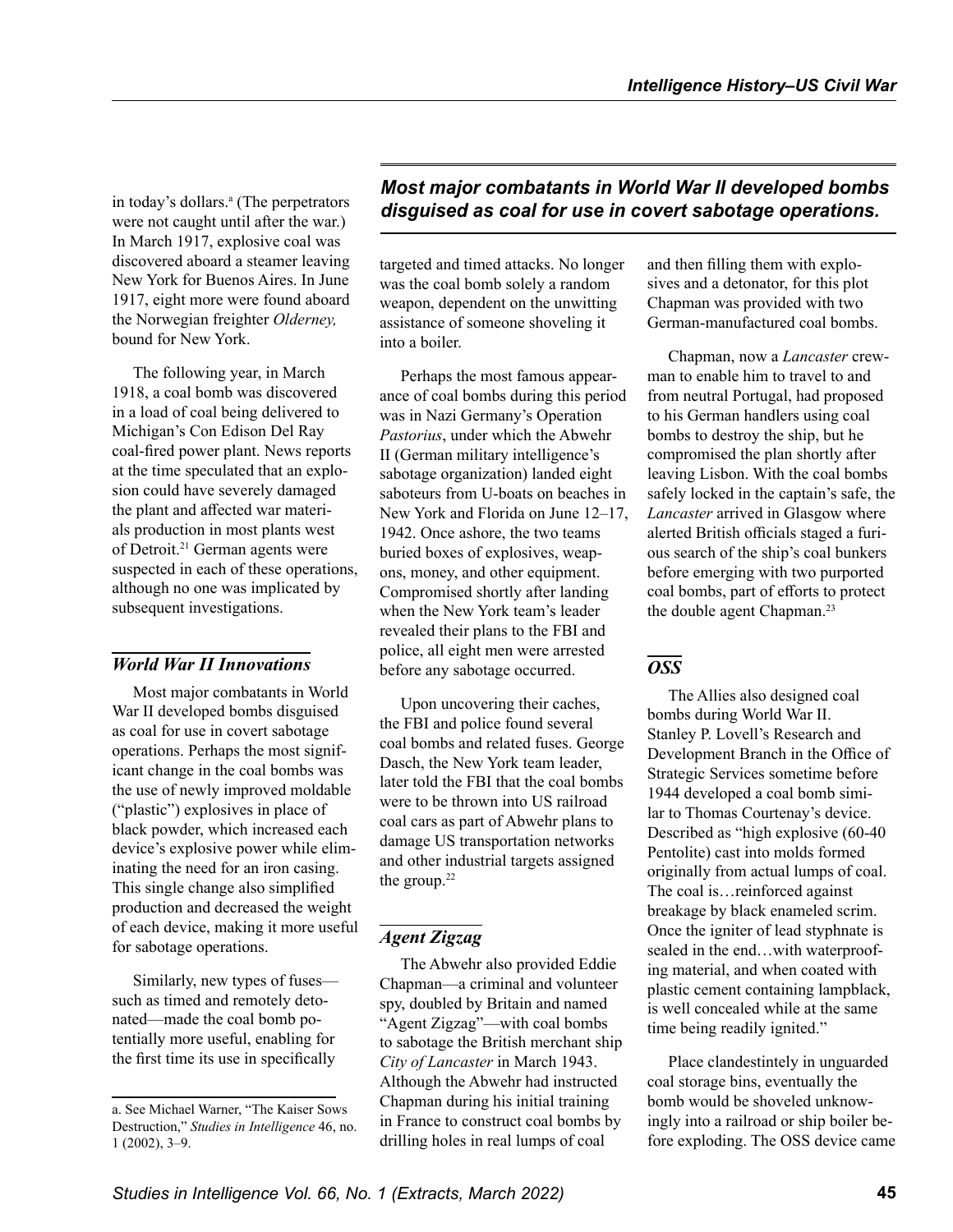<span id="page-5-0"></span>with a camouflage kit that enabled agents in the field to match the coal bomb to the hue of local coal stocks, which could vary widely throughout the diverse Nazi-occupied areas. Unlike Courtenay, however, the OSS freely shared its coal bomb with its British Special Operations Executive (SOE) partners.[24](#page-6-0)

Field tests showed that the OSS coal bomb could destroy a railroad engine firebox, noting that had the tested boiler been under pressure, "it would have been exploded," causing additional damage. Another test in a building's fireplace revealed the bomb exploded, "lifting the roof and blowing out several windows. An examination showed that the interior partitions were broken down, one

exterior wall shattered, the ceiling shattered, and sagging, the porch was loosened from the house by about 3 in., and the fireplace was damaged."[25](#page-6-0)

How widely the OSS bomb was used during the war remains difficult to determine. However, Yugoslav Home Guards probably used a coal bomb to sabotage a railroad coal car and damage coal barges on the Danube River. OSS officer Elizabeth Peet McIntosh recounted delivering coal bombs to OSS agents in China, and coal bombs might also have been behind various unexplained German railroad and ship explosions that occurred during the war.[26](#page-6-0) 

Japan developed a coal bomb that combined elements of Courtenay's

original design with modern improvements. The Japanese version featured a ceramic shell painted with black bitumen paint and filled with RDX high explosive. Like most explosive coal devices of World War II, it remains unclear if any of these were used in the field  $27$ 

A better inventor than entrepreneur, Courtenay probably never imagined that his weapon would still be used nearly a century later. Indeed, given the importance of coal to economies on both sides of the Iron Curtain, future historians may need to explore how explosive coal featured in the covert struggles of the Cold War.

#### $\ddot{\bm v}$

*The author*: David Welker is a member of the CIA History Staff.